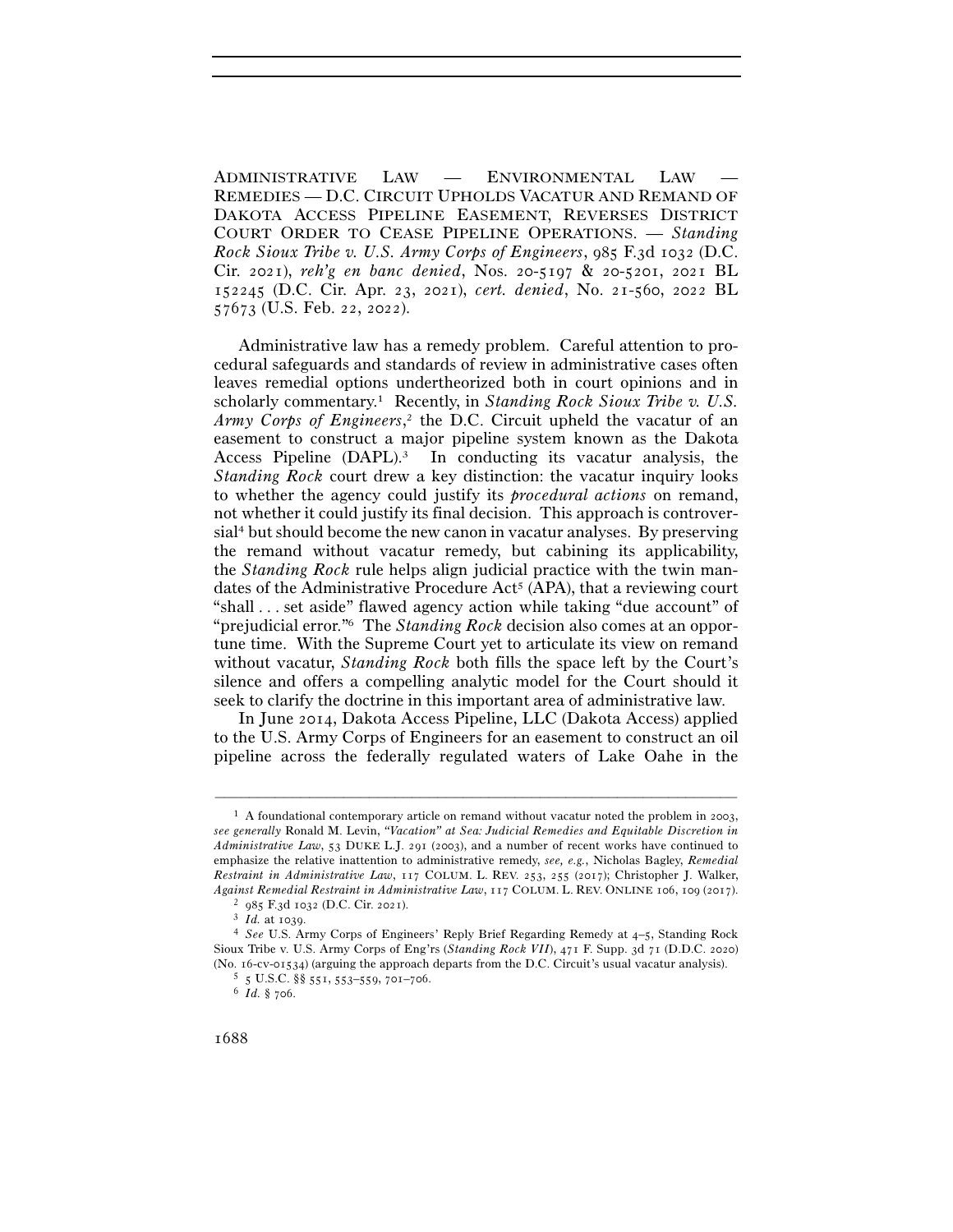Dakotas.<sup>7</sup> The long, narrow lake — formed by an Army Corps dam in the 1950s — provides crucial water resources to the Standing Rock Sioux Tribe and other members of the Great Sioux Nation that have lands in the region.8 Dakota Access sought to transport oil from North Dakota to Illinois and selected a route that required the pipeline to pass underneath the lake on its way south. $9$  Crossing the lake required an Army Corps easement. To issue the easement, the Corps had to comply with the National Environmental Policy Act of 1969<sup>10</sup> (NEPA), which requires preparation of an Environmental Impact Statement (EIS) for any federal action likely to have a significant adverse effect on the environment.11 Instead of a full EIS, the Corps issued an Environmental Assessment (EA) and a mitigated Finding of No Significant Impact (FONSI).12 No EIS was necessary, the Corps argued, because the underground pipeline crossing of Lake Oahe would not "significantly affect the quality of the human environment."13 Objecting to the Corps's NEPA analysis, the Standing Rock and Cheyenne River Sioux Tribes sought a preliminary injunction against the Corps in federal court.<sup>14</sup> Although the court denied the request for an injunction, the Departments of Justice, the Interior, and the Army issued a joint statement indicating that the Corps would reconsider its decision not to conduct an EIS.15 On January 18, 2017, the Assistant Secretary of the Army for Civil Works published a notice of intent to prepare an EIS in the *Federal Register*. 16

Then came a change in administrative regime. The new Trump Administration sought expeditious approval of the DAPL project, and the Corps determined that in fact no EIS or further review would be necessary.17 On February 8, 2017, the Corps granted the easement.18 On motions for summary judgment, the District Court for the District of Columbia remanded the easement decision to the agency on the

–––––––––––––––––––––––––––––––––––––––––––––––––––––––––––––

15 *Id.*

<sup>5543</sup> (Jan. 18, <sup>2017</sup>). 17 *See Standing Rock*, 985 F.3d at 1041–<sup>42</sup>. 18 *Id.* at 1042.

<sup>7</sup> *Standing Rock*, 985 F.3d at <sup>1040</sup>. 8 *Id.* at 1039–<sup>40</sup>. 9 *Id.*

<sup>10</sup> Pub. L. No. 91-190, 83 Stat. 852 (1970) (codified as amended in 42 U.S.C. §§ 21–<sup>47</sup>). 11 *Standing Rock*, 985 F.3d at 1039. The relevant NEPA regulations are found at 40 C.F.R. § 1502 (<sup>2020</sup>). 12 *See Standing Rock*, 985 F.3d at <sup>1041</sup>. 13 *Id.* (quoting U.S. ARMY CORPS OF ENG'RS, ENVIRONMENTAL ASSESSMENT: DAKOTA

ACCESS PIPELINE PROJECT 6 (2016), https://usace.contentdm.oclc.org/digital/collection/ <sup>p</sup>16021coll7/id/2801 [https://perma.cc/ATV<sup>8</sup>-GGUL]). 14 *See id.*

<sup>16</sup> *Id.*; *see* Notice of Intent to Prepare an Environmental Impact Statement in Connection with Dakota Access, LLC's Request for an Easement to Cross Lake Oahe, North Dakota, 82 Fed. Reg.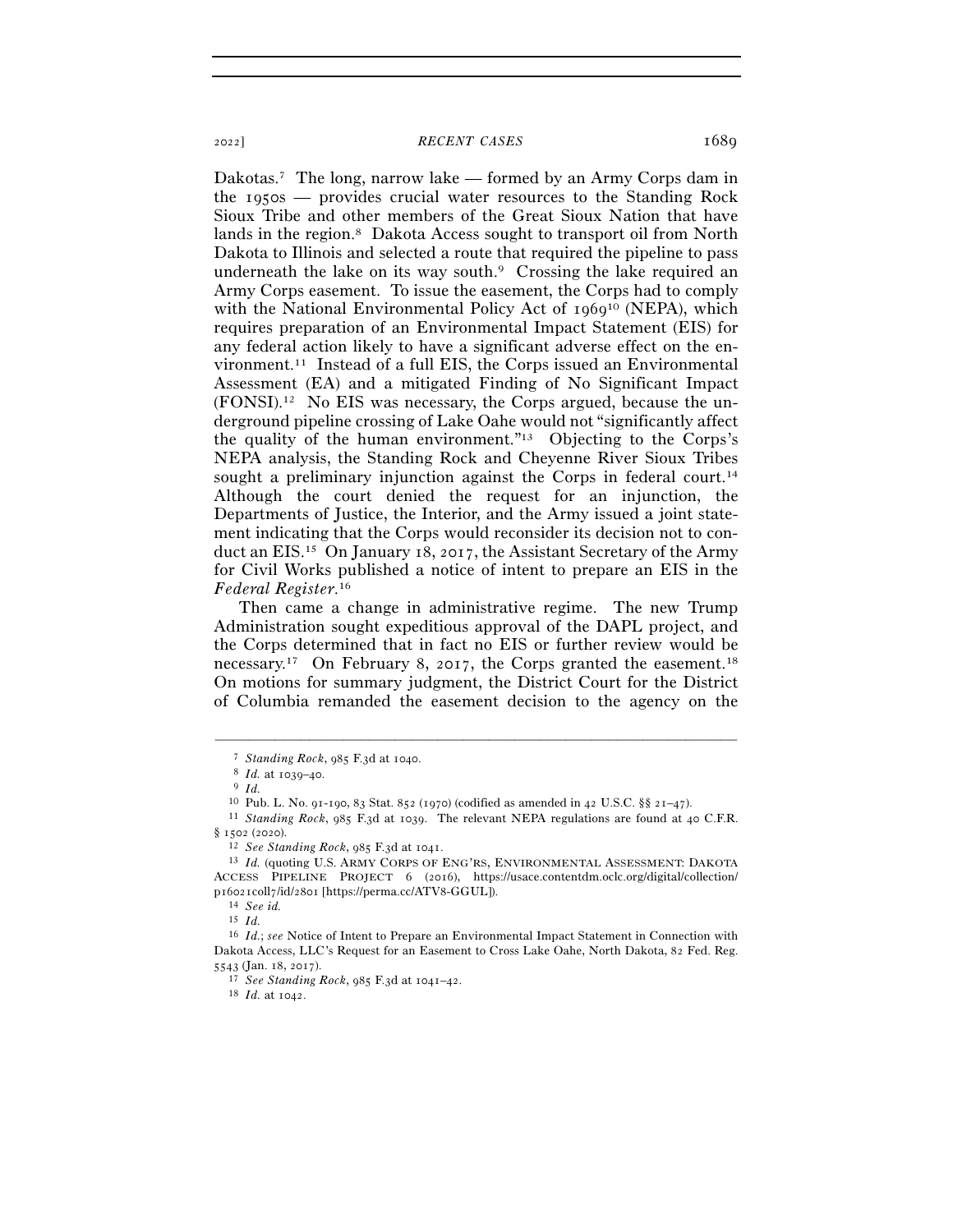grounds that, inter alia, the Corps had violated NEPA by failing to consider sufficiently the extent that the project's effects were likely to be "highly controversial."19 After the Corps completed its analysis on remand, the Tribes again moved for summary judgment and the district court again concluded that the Corps had not satisfied its NEPA burden and must prepare an EIS.20 In a separate decision, the district court vacated the easement and ordered Dakota Access to "shut down the pipeline and empty it of oil."21 Both the Corps and Dakota Access appealed.22

The D.C. Circuit affirmed the district court's decision to remand and vacate the easement but reversed the order requiring Dakota Access to shut down the pipeline. Writing for the panel, Judge Tatel<sup>23</sup> first held that unresolved disputes around DAPL's leak-detection systems,<sup>24</sup> operator-safety record,<sup>25</sup> winter-conditions resilience,<sup>26</sup> and worst-case discharge modeling27 rendered the decision "highly controversial" for NEPA purposes.28 Second, the court determined that vacatur was appropriate under circuit precedent.29 Third, the court held that the decision to shut down the pipeline must be analyzed separately from vacatur under the "traditional four-factor test" for an injunction.30 The court thus affirmed in part and reversed in part.

The D.C. Circuit began its analysis with the proper standard of review for NEPA violations. Citing its opinion in *National Parks Conservation Ass'n v. Semonite*, 31 the court articulated that a decision

–––––––––––––––––––––––––––––––––––––––––––––––––––––––––––––

(D.D.C. July 6, 2020).<br><sup>22</sup> *Standing Rock*, 985 F.3d at 1042.<br><sup>23</sup> Judge Tatel was joined by Senior Judge Sentelle and Judge Millett.<br><sup>24</sup> The court emphasized a report that indicated DAPL's computational pipeline monito

<sup>19</sup> *Id. National Parks Conservation Ass'n v. Semonite*, 916 F.3d 1075 (D.C. Cir. 2019), held that "highly controversial" for NEPA purposes encompasses agency action that has "drawn consistent and strenuous opposition," *id.* at 1086, from "highly specialized governmental agencies and organizations," *id.* at 1085.<br><sup>20</sup> *Standing Rock*, 985 F.3d at 1042.<br><sup>21</sup> Order, Standing Rock Sioux Tribe v. U.S. Army Corps of Eng'rs, No. 16-cv-01534, at 2

tem did not appear more effective than monitoring by personnel or the public, contrary to claims by the Corps. *See Standing Rock*, 985 F.3d at 1044–<sup>46</sup>. 25 The court found that the Corps's spill analysis should have incorporated evidence suggesting

that Sunoco — DAPL's operator — had a below-average safety record. *See id.* at 1046–<sup>47</sup>. 26 The court here sought additional support for the Corps's contention that such modeling would

not be feasible. *See id.* at 1047–<sup>48</sup>. 27 The court found fundamental flaws in the agency's "worst-case discharge" scenario, *id.* at

<sup>1048,</sup> which failed to account for human error or technological malfunction. See id. at 1048–49.<br>
<sup>28</sup> See id. at 1049.<br>
<sup>29</sup> See id. at 1050–53.<br>
<sup>30</sup> Id. at 1054 (quoting Monsanto Co. v. Geertson Seed Farms, 561 U.S. 139

four factors are (1) the plaintiff has suffered irreparable injury, (2) remedies at law are inadequate, (3) the balance of hardships supports an equitable remedy, and (4) an injunction would not disserve the public interest. *Monsanto*, 561 U.S. at 156–<sup>57</sup>. 31 <sup>916</sup> F.3d 1075 (D.C. Cir. 2019).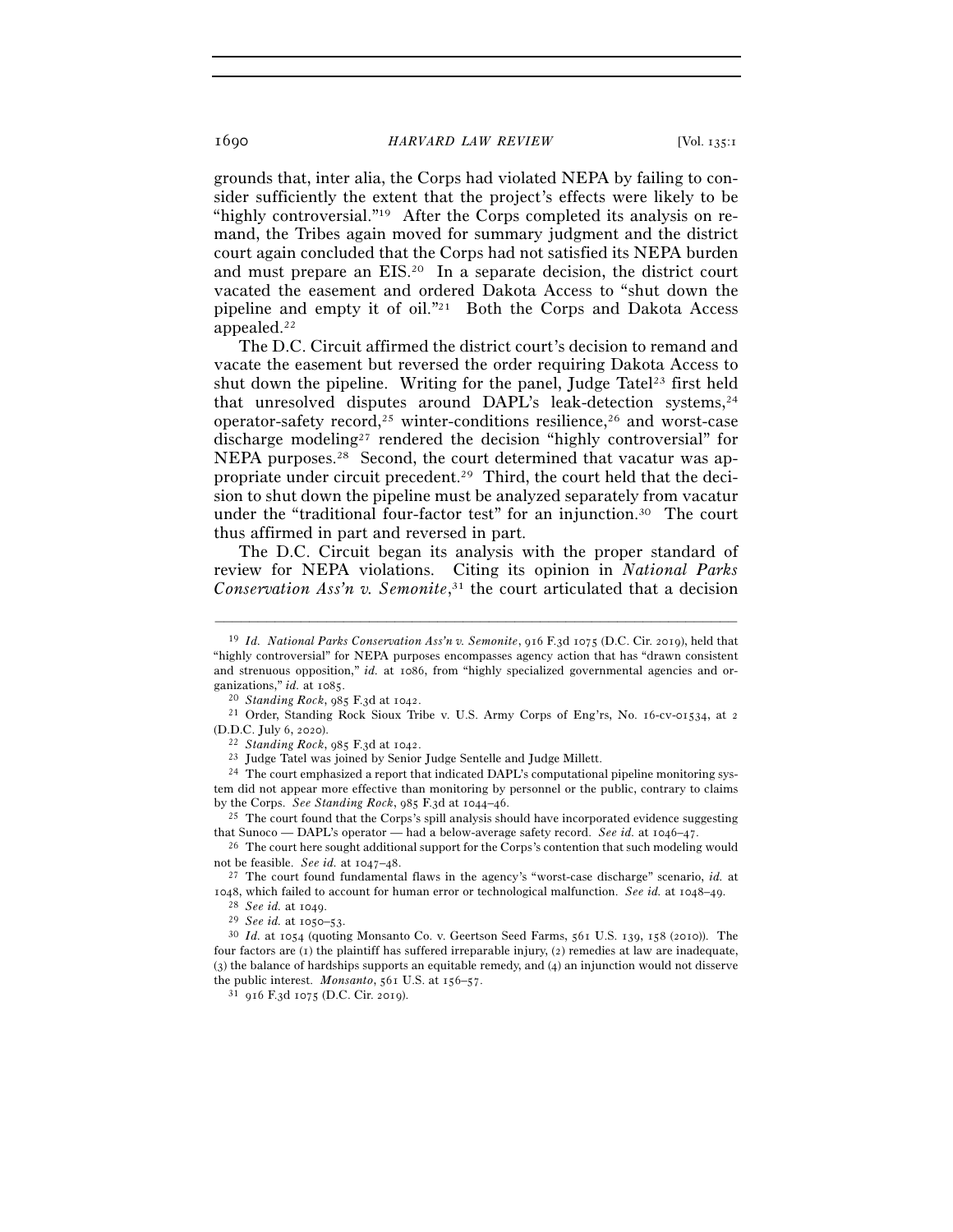<sup>2022</sup>] *RECENT CASES* 1691

is "highly controversial" if a "substantial dispute exists as to the size, nature, or *effect* of the major federal action."<sup>32</sup> In addition, "[t]he question is not whether the Corps attempted to resolve the controversy, but whether it succeeded."33 Failure to satisfactorily resolve a sustained, credible set of concerns from "highly specialized governmental agencies and organizations" counseled in favor of preparing an EIS.34

The court then turned to the question of remedy and upheld the district court's decision to vacate the DAPL easement. Unlawful agency action is presumptively subject to vacatur.35 Yet, under D.C. Circuit precedent, a court has discretion to remand a flawed agency decision without vacatur under certain circumstances.<sup>36</sup> This analysis depends on a two-factor test laid out in *Allied-Signal v. U.S. Nuclear Regulatory Commission*<sup>37</sup>: (1) the "seriousness of the order's deficiencies," and (2) the "disruptive consequences" of vacating a decision that can be subsequently corrected.38 The first prong of the *Allied-Signal* test hinges on whether, on remand, there is a "significant possibility that the [agency] may find an adequate explanation for its actions."39 More specifically, Judge Tatel emphasized that the likelihood of agency justification on remand applies to the relevant procedural requirement, not the ultimate agency decision.40 In other words, the court is to assess whether the agency could substantiate its decision not to issue an EIS, rather than whether it could substantiate its easement decision. The D.C. Circuit agreed with the district court that the flaws in the agency's decisionmaking were such that the Corps would be unlikely to justify its decision to avoid an EIS.41 With respect to the second *Allied-Signal* factor, disruptive consequences, the court found that the district court had sufficiently wrestled with the severe economic effects of vacating the easement, and vacatur thus was not an abuse of discretion.<sup>42</sup>

Nevertheless, the D.C. Circuit reversed the pipeline shutdown order.43 In its analysis the court focused on the Supreme Court's decision

<sup>&</sup>lt;sup>32</sup> Standing Rock, 985 F.3d at 1042 (quoting Nat'l Parks, 916 F.3d at 1083).<br><sup>33</sup> Id. at 1043 (alteration in original) (quoting Nat'l Parks, 916 F.3d at 1085–86).<br><sup>34</sup> Id. (quoting Nat'l Parks, 916 F.3d at 1085). The Tru latory overhaul removed the "highly controversial" criterion. *See* Update to the Regulations Implementing the Procedural Provisions of the National Environmental Policy Act, 85 Fed. Reg. <sup>43</sup>,304, 43,322 (July 16, <sup>2020</sup>). 35 *Standing Rock*, 985 F.3d at 1051; *see* United Steel v. Mine Safety & Health Admin., 925 F.3<sup>d</sup>

<sup>1279, 1287 (</sup>D.C. Cir. 2019) (citing 5 U.S.C. § 706(2)).<br>
<sup>36</sup> Standing Rock, 985 F.3d at 1051.<br>
<sup>37</sup> 988 F.2d 146 (D.C. Cir. 1993).<br>
<sup>38</sup> Standing Rock, 985 F.3d at 1051 (quoting *Allied-Signal*, 988 F.2d at 150–51).<br>
<sup>39</sup>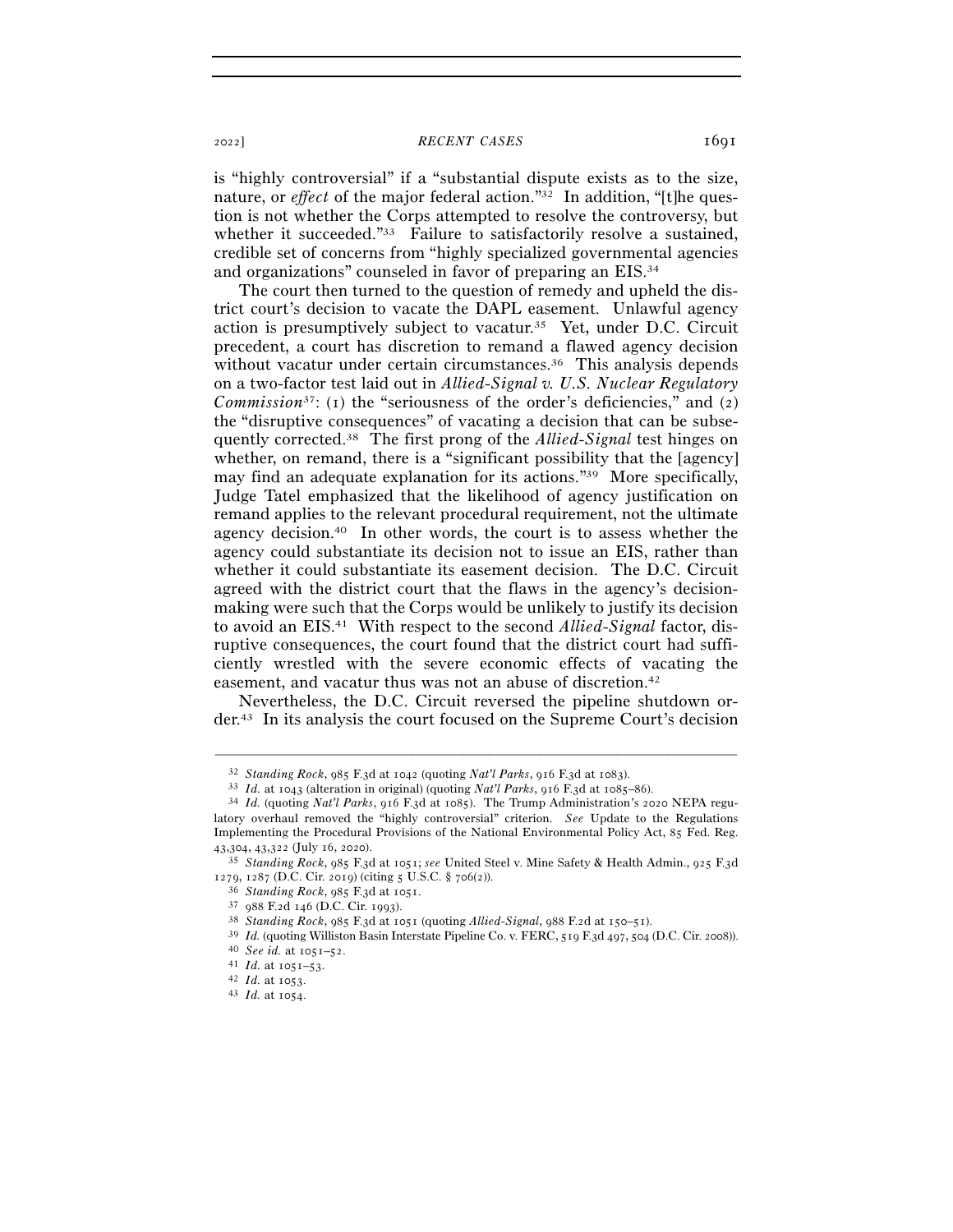## 1692 *HARVARD LAW REVIEW* [Vol. 135:<sup>1</sup>

in *Monsanto Co. v. Geertson Seed Farms*, 44 a NEPA case which held that "[a]n injunction should issue only if the traditional four-factor test is satisfied."45 The D.C. Circuit emphasized that easement approval and pipeline operation were two distinct matters and that vacatur of the easement could not necessarily be said to require cessation of operation, as the pipeline would be an encroachment regardless of whether it was empty or full.46 The court thus found that the district court erred in not applying *Monsanto*, and reversed the lower court's shutdown order.<sup>47</sup>

The *Standing Rock* court's vacatur analysis clarified longstanding ambiguities in the canonical *Allied-Signal* test, and its focus on an agency's discrete procedural steps ought to become the standard inquiry in remand without vacatur decisions. Flawed agency action should therefore face vacatur unless  $(I)$  the agency is likely to reach the same decision *via the same procedures* on remand or (2) the disruptive consequences of vacatur are prohibitively severe. With the second prong largely reserved for extreme circumstances, the first prong will decide the mine-run of cases. Under its terms, an agency will receive the benefit of a remand without vacatur only if its chosen procedural path merely requires further substantiation on remand. New procedures will merit vacatur. This interpretation of the D.C. Circuit's *Standing Rock* rule threads the remand without vacatur needle by preventing agency abuse of judicial leniency while leaving space for remedial restraint at the margins. Should the Supreme Court take up the issue, the Court should endorse *Standing Rock*'s nuanced approach and clarify a significant doctrine that has percolated in the lower courts for over three decades.48

Substantial debate surrounds the question of whether courts have the discretion to grant remands without vacatur under the APA. The APA's "shall . . . set aside"<sup>49</sup> language arguably prohibits such remands, and Judge Randolph of the D.C. Circuit memorably argued that the remedy "rests on thin air."50 Professor Nicholas Bagley disagrees, noting the APA provides that "due account shall be taken of prejudicial error,"<sup>51</sup> and that "[t]here's nothing to the argument that the APA, by its terms, strips courts of the authority to leave procedurally defective agency rules intact."52 Under current D.C. Circuit precedent, Bagley's

<sup>44</sup> <sup>561</sup> U.S. 139 (<sup>2010</sup>). 45 *Id.* at 157 (citing Winter v. Nat. Res. Def. Council, Inc., 555 U.S. 7, 31–33 (<sup>2008</sup>)). 46 *Standing Rock*, 985 F.3d at <sup>1054</sup>. 47 *Id.* 

<sup>48</sup> Early stages of this percolation can be traced to *International Union, United Mine Workers*  v. Federal Mine Safety & Health Administration, 920 F.2d 960 (D.C. Cir. 1990).<br>
<sup>49</sup> 5 U.S.C. § 706.<br>
<sup>50</sup> Checkosky v. SEC, 23 F.3d 452, 490 (D.C. Cir. 1994) (per curiam) (opinion of Randolph, J.).<br>
<sup>51</sup> Bagley, *supra*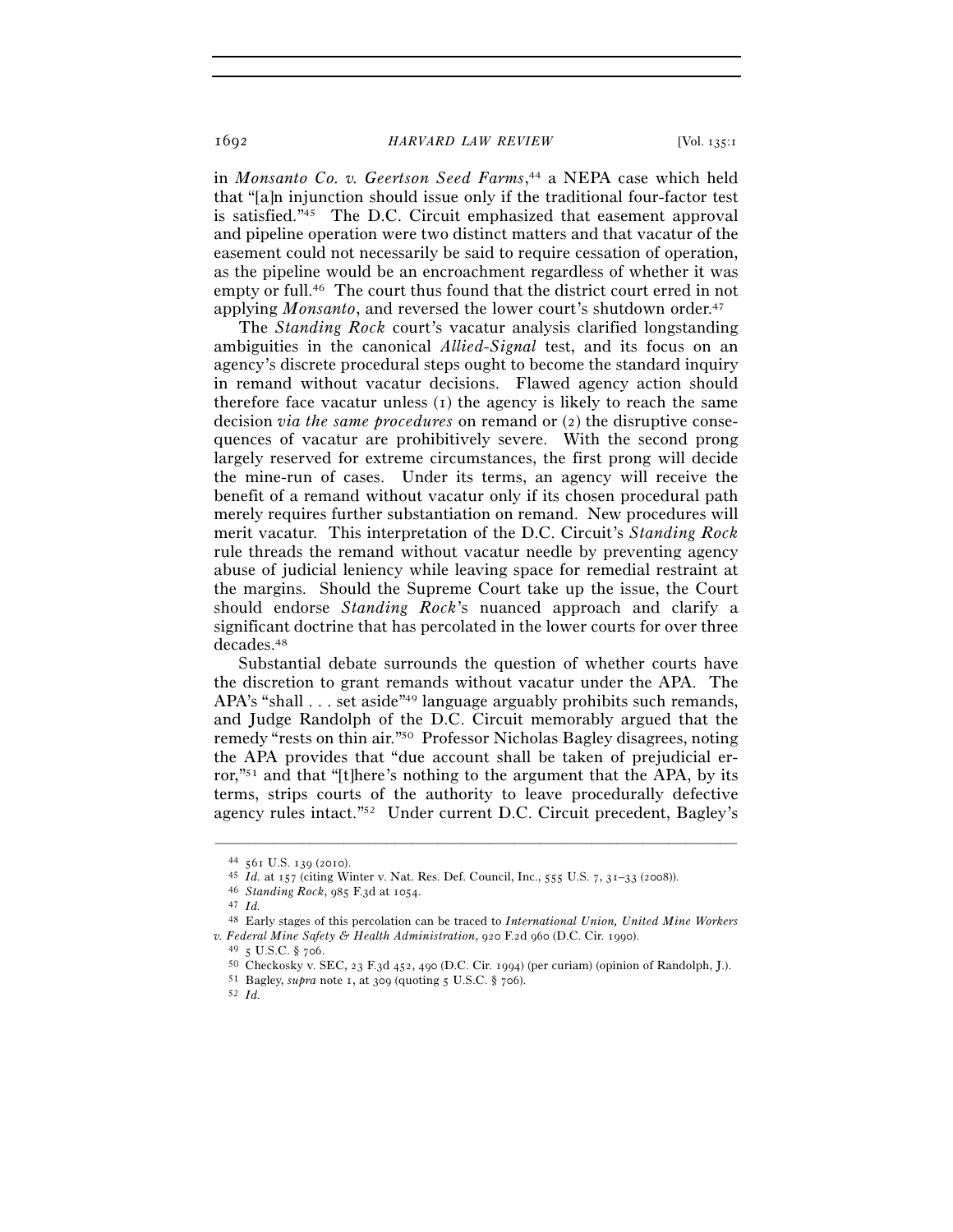## <sup>2022</sup>] *RECENT CASES* 1693

view has won the day. *Allied-Signal* formalized that view, and the court regularly issues a handful of remand without vacatur orders each year.53 This remedial flexibility has substantial advantages, such as allowing a court to leave a partially protective (but flawed) rule in place while the agency corrects the defects on remand.54 However, it has significant disadvantages as well, including encouraging agency delay,55 reducing political accountability,56 and potentially weakening administrative legitimacy by allowing invalidated rules to remain on the books.

The Supreme Court has never formally sanctioned remand without vacatur, but the remedy has proliferated in the lower courts.57 Recent developments at the Court, however, indicate that the Justices may harbor reservations about the practice. In *Department of Homeland*  Security v. Regents of the University of California,<sup>58</sup> the Court held that reliance on a cabinet-level memo issued after the agency action in question was impermissible post hoc rationalization.59 Following the Court's logic, remand without vacatur seems in peril: if an agency cannot rely on a supplemental memo from a cabinet secretary, it seemingly cannot rely on a series of post hoc rationalizations generated on remand.<sup>60</sup> As Professor Benjamin Eidelson notes, the Roberts Court appeared in *Regents* to endorse the argument that "[t]he interim changes that [remand without vacatur] avoids are sometimes essential to ensuring meaningful political accountability for the agency's revised reasoning."61 Vacatur requires a new  $-$  and potentially politically costly  $-$  agency

<sup>53</sup> *See* STEPHANIE J. TATHAM, ADMIN. CONF. OF THE U.S., THE UNUSUAL REMEDY OF REMAND WITHOUT VACATUR 22 (2014), https://www.acus.gov/sites/default/files/documents/ Remand%20Without%20Vacatur%20Final%20Report.pdf [https://perma.cc/7LHA-R<sup>4</sup>SA]. 54 *See* North Carolina v. EPA, 550 F.3d 1176, 1178 (D.C. Cir. 2008) (arguing that "allowing [the

Clean Air Interstate Rule (CAIR)] to remain in effect until it is replaced by a rule consistent with our opinion would at least temporarily preserve the environmental values covered by CAIR"). 55 *See* Kristina Daugirdas, Note, *Evaluating Remand Without Vacatur: A New Judicial Remedy* 

*for Defective Agency Rulemakings*, 80 N.Y.U. L. REV. 278, 301–04 (2005) (noting that "agencies do not tend to prioritize responding to [remand without vacatur] decisions," *id.* at <sup>302</sup>). 56 Benjamin Eidelson, *Reasoned Explanation and Political Accountability in the Roberts Court*,

<sup>130</sup> YALE L.J. 1748, 1801–02 (2021) (noting the "accountability-forcing logic" of requiring an agency

to reissue regulations of "public significance" that courts have vacated on remand, *id.* at <sup>1802</sup>). 57 *See* TATHAM, *supra* note 53, at 21 (counting over seventy instances of remand without vacatur in the D.C. Circuit between 1972 and <sup>2013</sup>). 58 <sup>140</sup> S. Ct. 1891 (2020) (invalidating Trump Administration's rescission of the Deferred Action

for Childhood Arrivals (DACA) immigration program, *see id.* at 1901).

<sup>59</sup> *See id.* at 1907–10.<br><sup>60</sup> *See* Christopher J. Walker, *What the DACA Rescission Case Means for Administrative Law: A New Frontier for* Chenery I*'s Ordinary Remand Rule?*, YALE J. ON REGUL.: NOTICE & COMMENT (June 19, 2020), https://www.yalejreg.com/nc/what-the-daca-rescission-case-means-foradministrative-law-a-new-frontier-for-chenery-is-ordinary-remand-rule [https://perma.cc/4T<sup>9</sup>L-6TKH]. 61 Eidelson, *supra* note 56, at 1801; *see also Regents*, 140 S. Ct. at 1909 ("Requiring a new deci-

sion before considering new reasons promotes 'agency accountability,' by ensuring that parties and the public can respond fully . . . to an agency's exercise of authority." (citation omitted) (quoting Bowen v. Am. Hosp. Ass'n, 476 U.S. 610, 642 (1986))).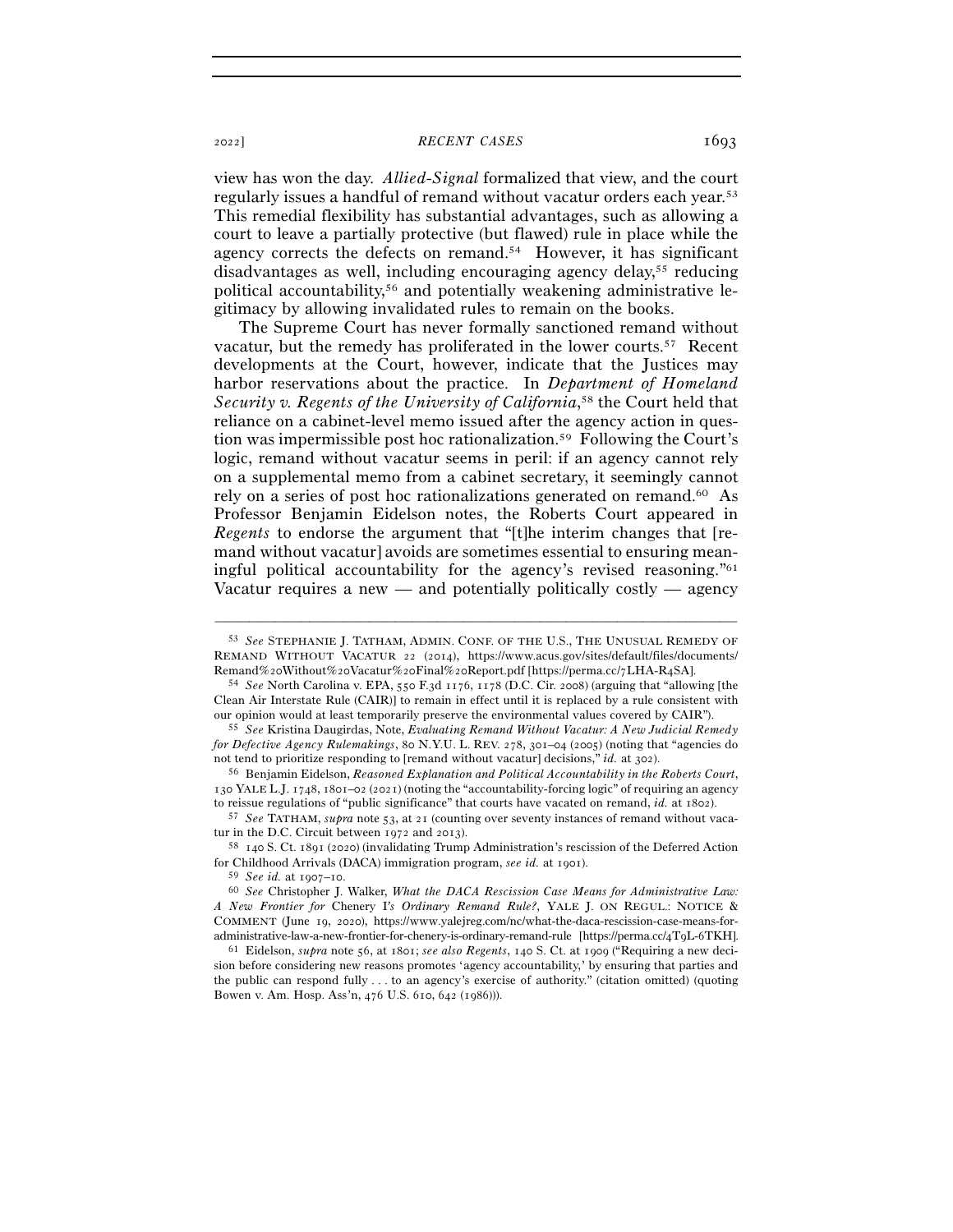1694 *HARVARD LAW REVIEW* [Vol. 135:<sup>1</sup>

decision. Remand without vacatur proceeds largely in the dark.

The *Standing Rock* rule would help alleviate these concerns. By limiting most remands without vacatur to cases in which the agency convincingly asserts that it will proceed via the same procedural steps on remand, the rule would prevent agencies from circumventing key procedures and correcting their errors without political consequence. While the rule would have limited effect on minimum-procedure informal adjudications, such as the immigration policy at issue in *Regents*, its core contribution would be to extend the logic of *Regents* to more complex and procedure-laden agency actions where a party can allege discrete procedural errors. Remand without vacatur would likely become less prevalent under such an approach. But it would ensure that the remedy remains confined to the most appropriate circumstances of major disruption or truly harmless error.

An additional benefit of reducing the frequency of remand without vacatur arises in the context of cross-administration remands. In the distinct class of agency decisions that are both politically salient and that occur between administrations of different political parties, remand without vacatur can lead to the odd result of entrenching a decision rejected by both the judicial and executive branches. In *Standing Rock*, this situation was avoided by the Biden Administration's decision to allow the DAPL EIS process to continue, but the Administration faced significant pressure to withdraw support for the pipeline.<sup>62</sup> Had the Administration ultimately decided the other way — as well it could have — a remand without vacatur would have left in place a decision that the courts had deemed unlawful and the Executive deemed unwise.

For further evidence of the strange results that can ensue when a court issues a cross-administration remand without vacatur, consider the D.C. Circuit's opinion in *Vecinos para el Bienestar de la Comunidad Costera v. FERC*, 63 decided just seven months after *Standing Rock*. The court again reviewed a deficient NEPA analysis for a pipeline approval, again from a previous administration, but this time granted remand *without* vacatur.<sup>64</sup> The agency — in this instance the Federal Energy Regulatory Commission (FERC) — had a highly unusual reaction. Its new Chairman, appointed by President Biden, celebrated the remand of his own agency's decision, issuing a press release that cited his dissents from the original approvals and declared his intention to "expeditiously

<sup>62</sup> *See* Ellen M. Gilmer & Ari Natter, *U.S. Won't Shut Dakota Access Pipe Amid New Environmental Review*, BLOOMBERG GREEN (Apr. 9, 2021, 3:01 PM), https:// www.bloomberg.com/news/articles/2021-04-09/u-s-won-t-announce-dakota-access-shutdown-

tribal-advocate-says [https://perma.cc/6N<sup>9</sup>S-RNHE]. 63 <sup>6</sup> F.4th 1321 (D.C. Cir. 2021); *see also* Recent Case, Vecinos para el Bienestar de la Comunidad Costera v. FERC*,* 6 *F.*4*th* 1321 *(D.C. Cir.* 2021*)*, 135 HARV. L. REV. 1148 (<sup>2022</sup>). 64 *See Vecinos*, 6 F.4th at 1325.